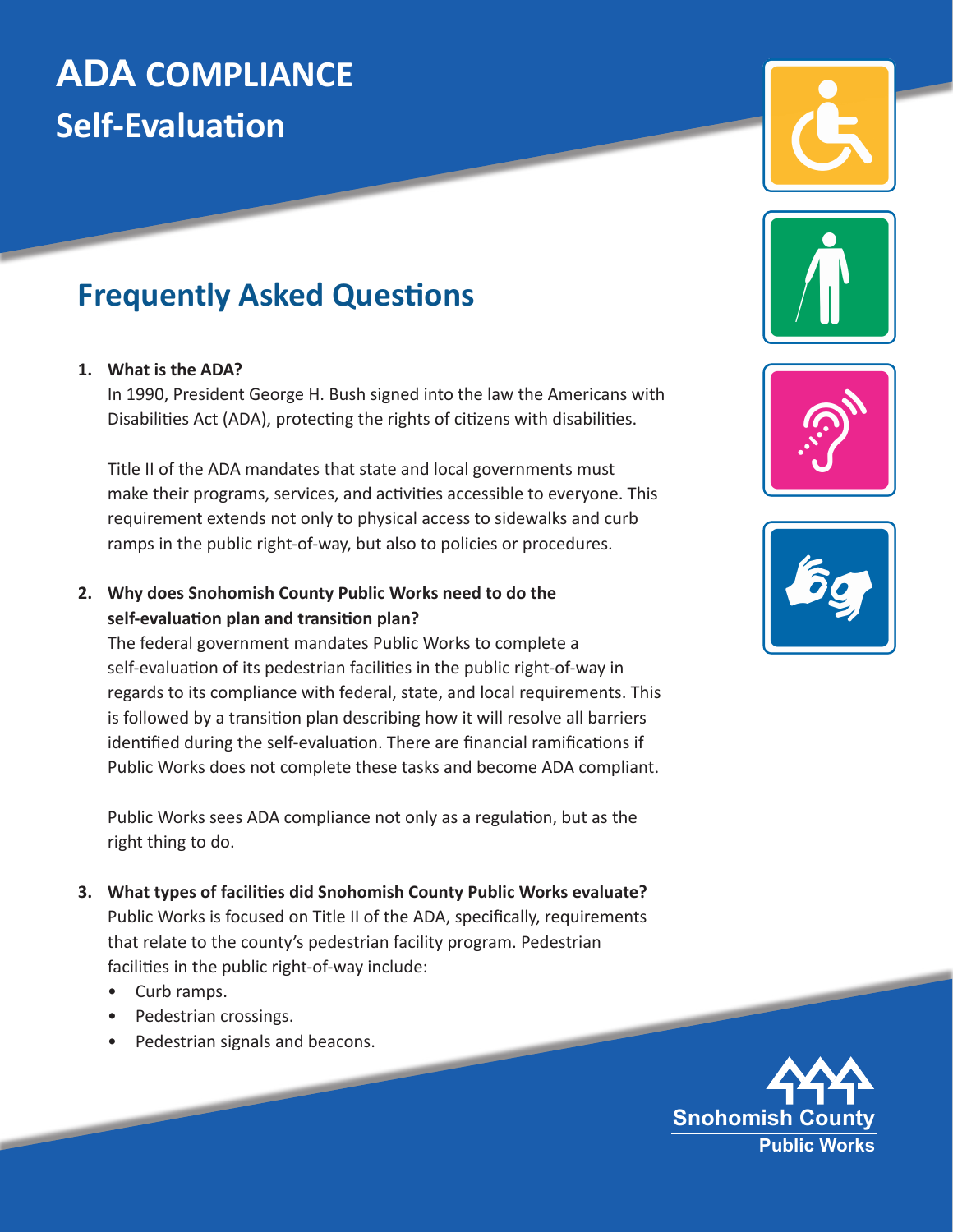- Sidewalks.
- Bus stops.
- Alternate pedestrian facilities in work zones.

Compliance with the other aspects of Title II and other titles of the ADA are the responsibility of other county departments.

#### **4. Why is Snohomish County Public Works non-compliant?**

The creation of almost all of the administrative barriers for Public Works can be traced to at least one of four main root causes:

- (1) Lack of awareness.
- (2) Lack of suitable policies and/or procedures and guidance.
- (3) Inadequate technology.
- (4) Insufficient training.

In most cases of physical barriers, non-compliant facilities have been constructed in the public right-of-way due to multiple contributing factors and several root causes. Public Works identified four main contributing factors for physical barriers:

- (1) Expectations are not clearly set / Lack of training.
- (2) Standards have not been clearly defined.
- (3) No follow-up to determine if standards have been met.
- (4) No accountability to address non-compliant facilities or handle exceptions.
- **5. How much is it going to cost for Snohomish County Public Works to become compliant?**  To meet the requirements of the ADA, it's estimated to take Snohomish County more than \$1 billion to correct and remove all barriers.

#### **6. How long is it going to take for Snohomish County Public Works to become compliant?**

Depending on the resources available to Snohomish County Public Works' ADA Compliance Program, it's going to take Snohomish County decades to correct all of the ADA non-compliance issues.

Public Works is working to correct these barriers with dedicated resources that will include personnel / staff and funding.

## **7. What's been done so far to correct these errors / barriers?**

Public Works did not wait to complete its self-evaluation before addressing non-compliance issues. Since beginning the self-evaluation process:

- A citizen advisory committee was formed to advise Public Works staff conducting the self-evaluation.
- An ADA coordinator was designated to lead the self-evaluation, investigate complaints of discrimination based on disability, and implement a grievance procedure to fairly adjudicate them.
- An extensive amount of training was developed and provided to staff, contractors, and utility franchise workers in the public and private sectors.

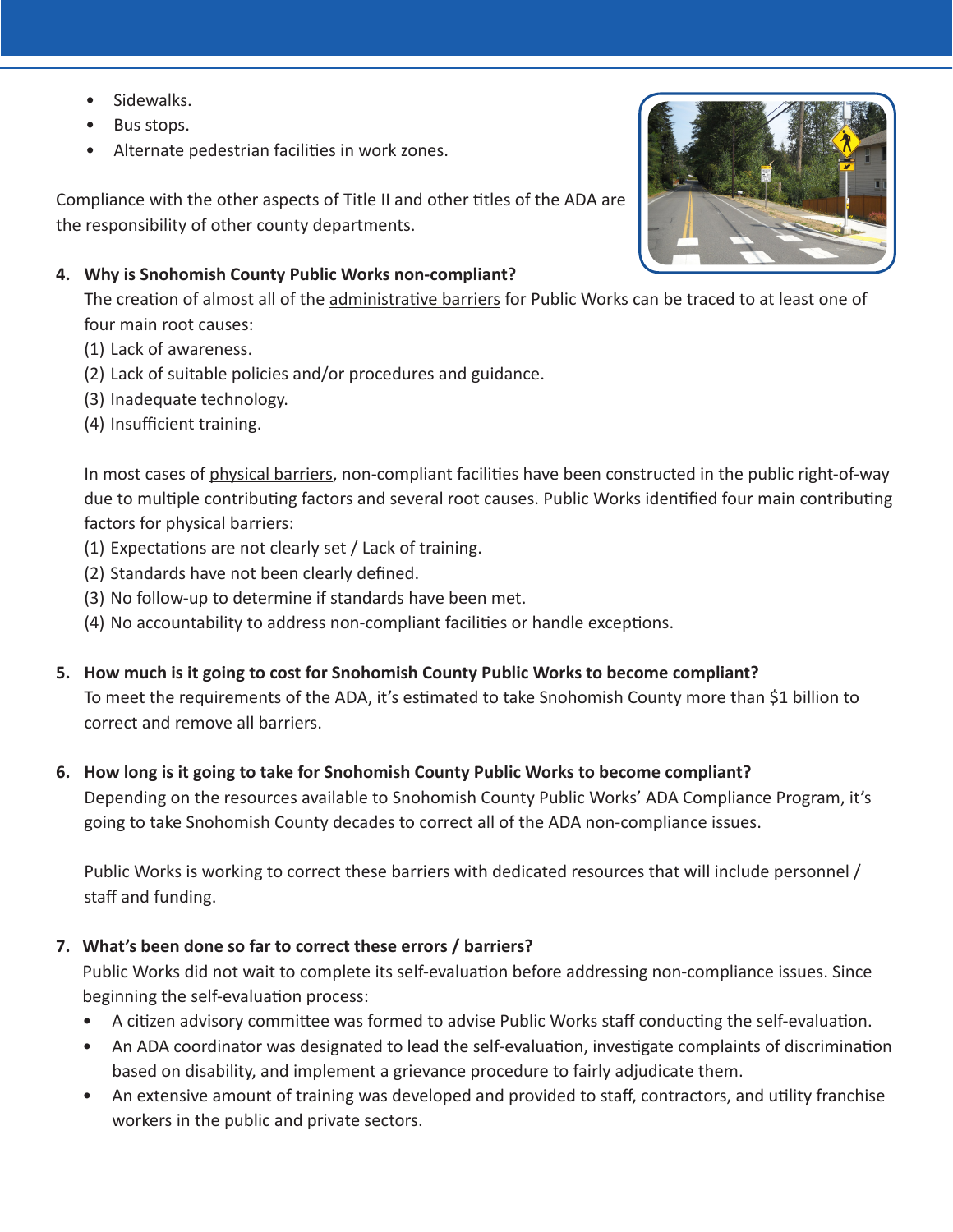- Guidance documents were developed to answer frequently asked questions and provide help where the ADA is vague.
- Since 2013, hundreds of curb ramps and pedestrian crossings, dozens of pushbuttons, and miles of sidewalks have been constructed or reconstructed to full ADA compliance that otherwise would not have been if Public Works had not undertaken its ADA self-evaluation.



# **8. What is the county doing next in terms of the ADA Compliance Program?**

The non-compliance results were not what Public Works expected – it anticipated higher compliance rates.

Based on the results of the self-evaluation, a list of all the barriers that were identified and follow-up / action items (FAIs) were drafted.

- A checklist of 60 FAIs can be found in Appendix J of the draft document. (Visit www.SnoCoADA.org and select "Resources".)
- All barriers identified have very specific FAIs that address the contributing factors and root causes of non-compliance.

Once the self-evaluation is complete, Public Works will draft its transition plan. This will include:

- Methods that will be used to make facilities accessible.
- Schedules, milestones, and progress dates for compliance.
- An estimated budget.
- Resources to be allocated to complete the plan.

#### **9. Where can I find more information about the ADA Compliance Program?**

You can visit www.snohomishcountywa.gov/pwADA for more information.

If you have any further comments or questions about the self-evaluation, contact Ryan Peterson at 425-388-3488 ext. 2883 or by emailing Ryan.Peterson@snoco.org.

#### **10. How can I become more involved in the ADA Compliance Program?**

- To read the full draft self-evaluation study, visit www. SnoCoADA.org and select "Resources."
	- o **Note:** This is only a draft. The final version will be completed and shared publically within in the next year.
- Share your input by completing the self-evaluation survey.
- Sign-up to participate in:
	- o A focus group in mid-October.
	- o The Public Works ADA citizen advisory committee (ADAPROW).
	- o A long-term partnership with the ADA Compliance Program.

## **11. I know locations / barriers or if I see a barrier, who should I contact?**

You should contact the ADA Coordinator for Pedestrian Facilities in the Public Right-of-Way, Jim Bloodgood, at 425-388-6449 or by emailing him at *Jim.Bloodgood@snoco.org.*